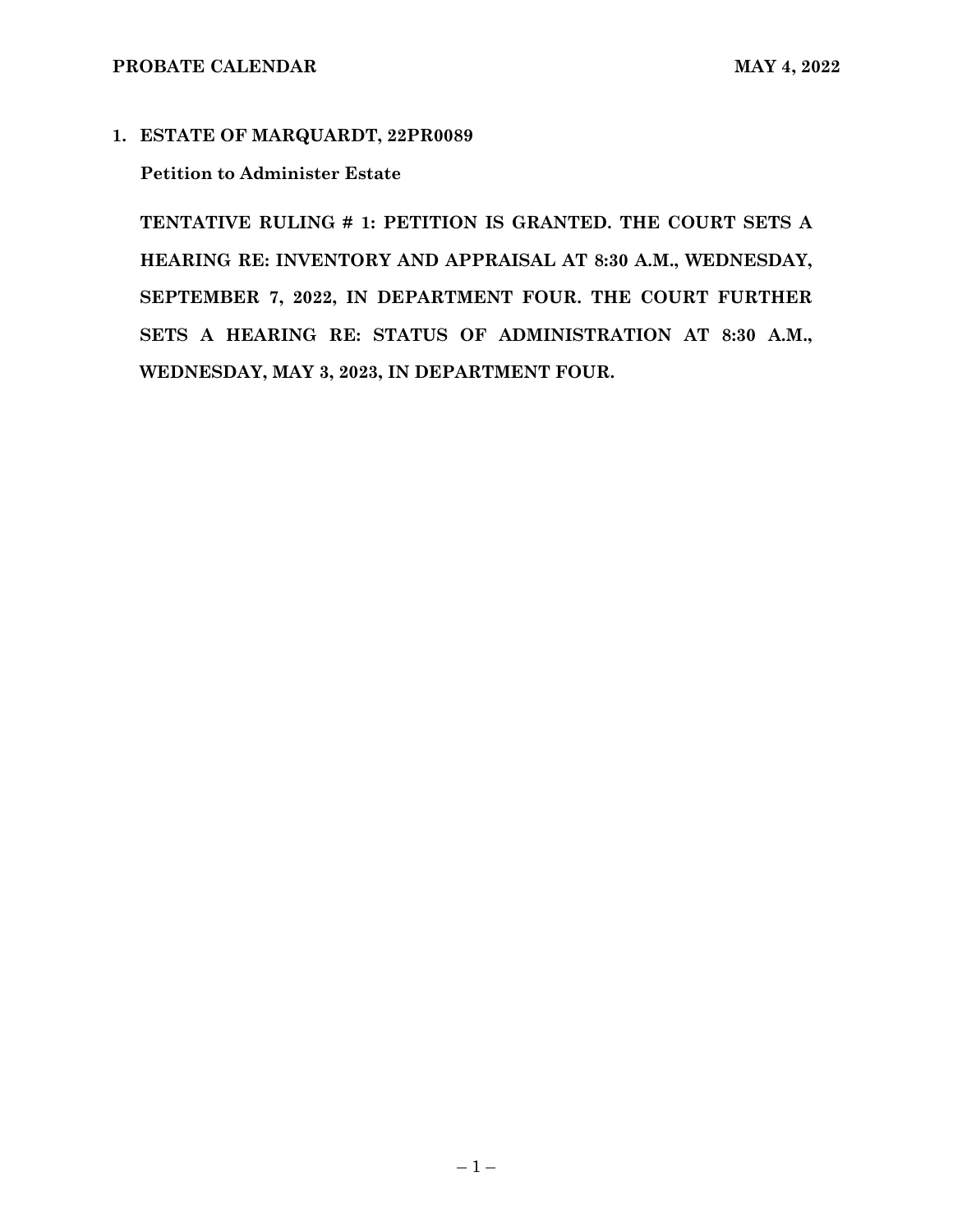### **2. ESTATE OF DALENBERG, 21PR0047**

# **Inventory and Appraisal**

Letters of Administration were issued on January 3, 2022. To date, the Final Inventory and Appraisal is not in the court's file.

**TENTATIVE RULING # 2: APPEARANCES ARE REQUIRED AT 8:30 A.M., WEDNESDAY, MAY 4, 2022, IN DEPARTMENT FOUR.**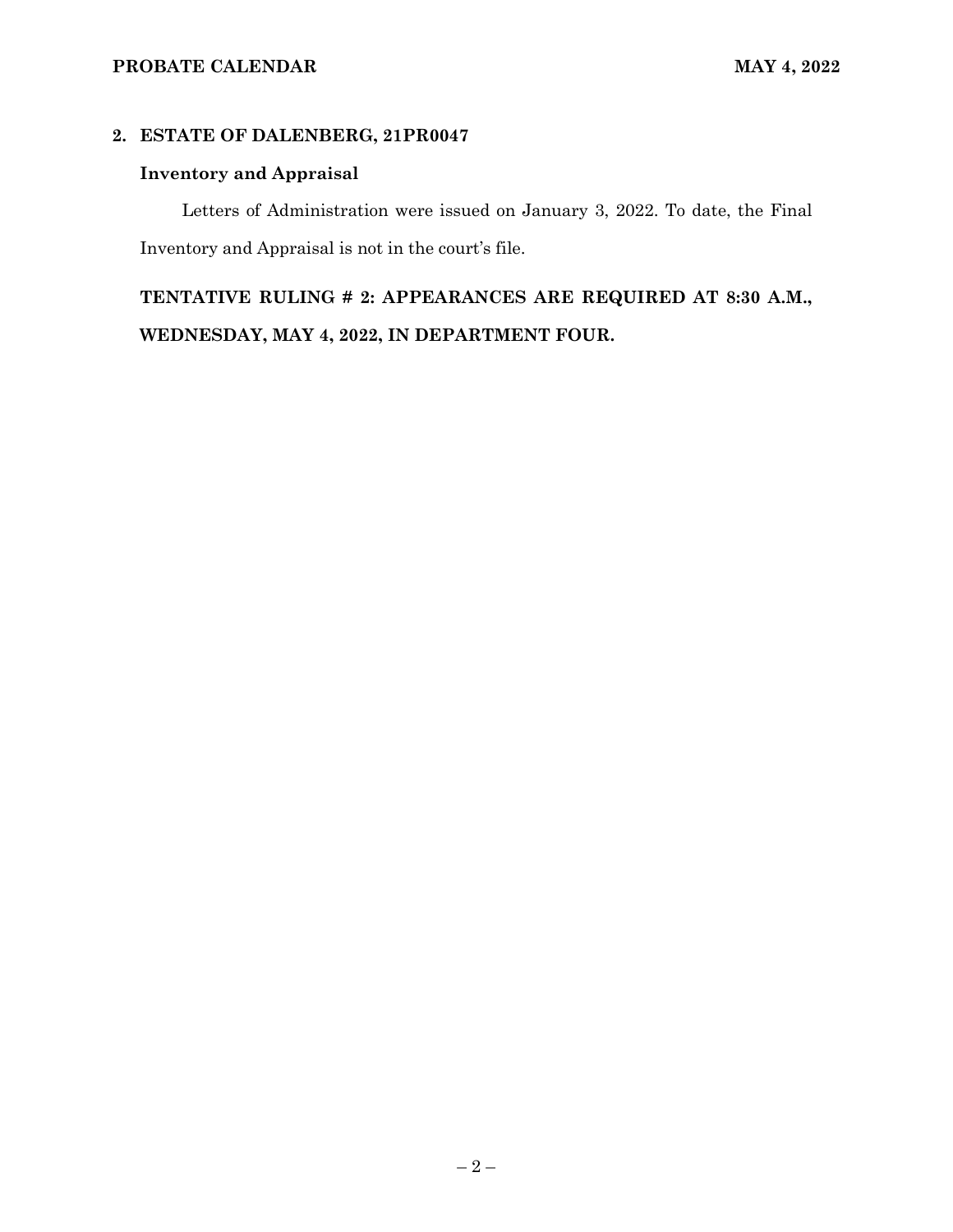#### **3. GUARDIANSHIP OF PRECIOUS C., SP20190026**

#### **(1) Annual Status Review Hearing**

#### **(2) OSC Re: Guardian's Failure to Appear/Removal of Guardian**

This matter was continued from January 19, 2022, February 16, 2022, March 23, 2022, and April 6, 2022, due to the guardian's failure to appear for these hearings. At the last hearing, the court directed the court investigator to contact the guardian, perform a guardianship evaluation, and provide a report to the court.

To date, the court investigator's report is not in the court's file.

To date, the annual guardianship status report (Judicial Council Form GC-251) concerning the minor has not been submitted by the guardian.

**TENTATIVE RULING # 3: THE GUARDIAN IS ORDERED TO APPEAR AT 8:30 A.M., WEDNESDAY, MAY 4, 2022, IN DEPARTMENT FOUR, AND SHOW CAUSE WHY SHE SHOULD NOT BE REMOVED AS GUARDIAN FOR FAILING TO APPEAR FOR COURT PROCEEDINGS AND FAILING TO FILE THE MANDATORY CONFIDENTIAL GUARDIANSHIP STATUS REPORT WHEN ORDERED TO DO SO.**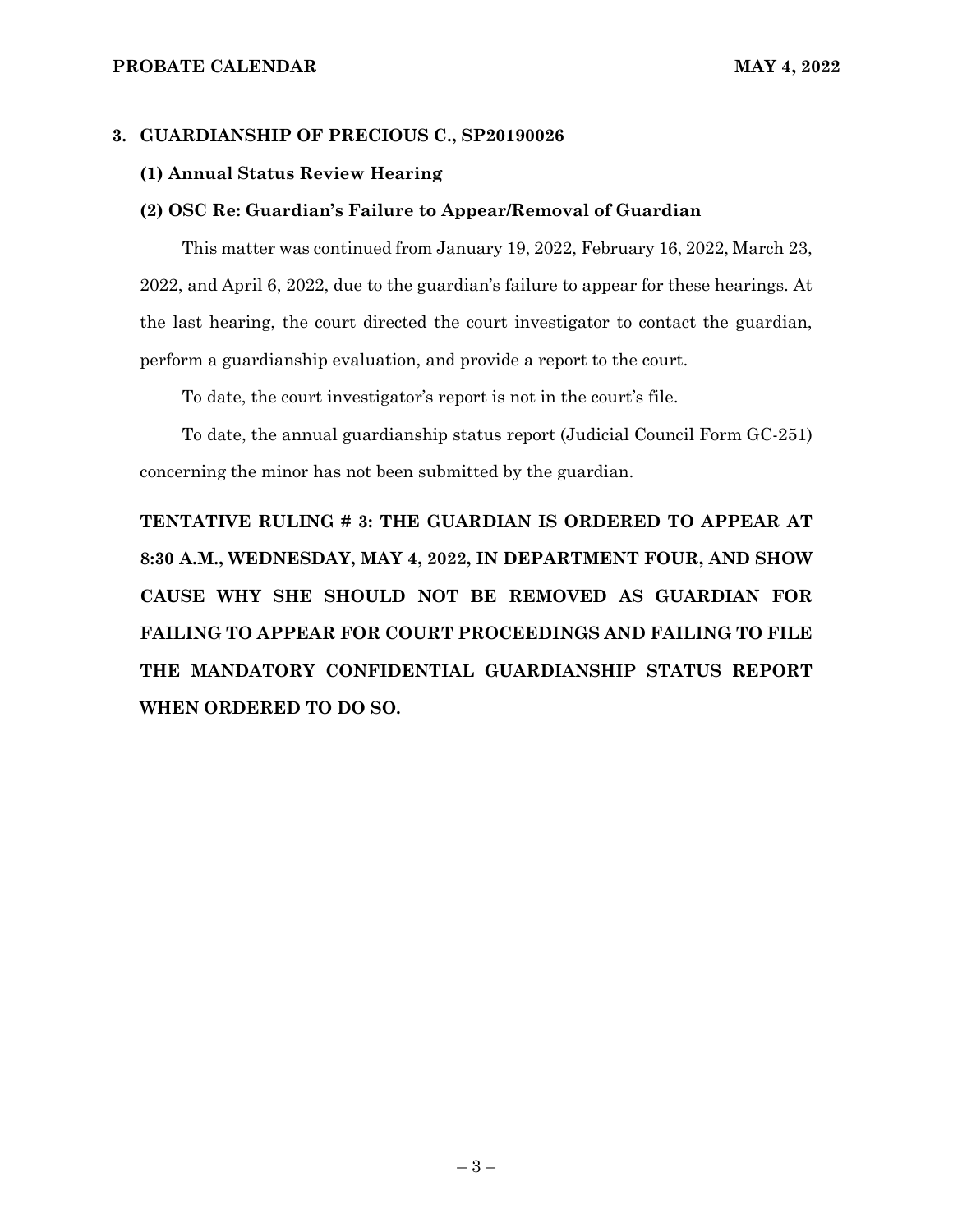## **PROBATE CALENDAR MAY 4, 2022**

### **4. ESTATE OF HICKMAN, SP20200053**

# **(1) Status of Administration**

## **(2) OSC Re: Sanctions for Failure to Appear**

On May 2, 2022, receipts of distribution and the order discharging the personal representative were filed.

# **TENTATIVE RULING # 4: ORDER TO SHOW CAUSE IS DISCHARGED. NO APPEARANCE IS REQUIRED.**